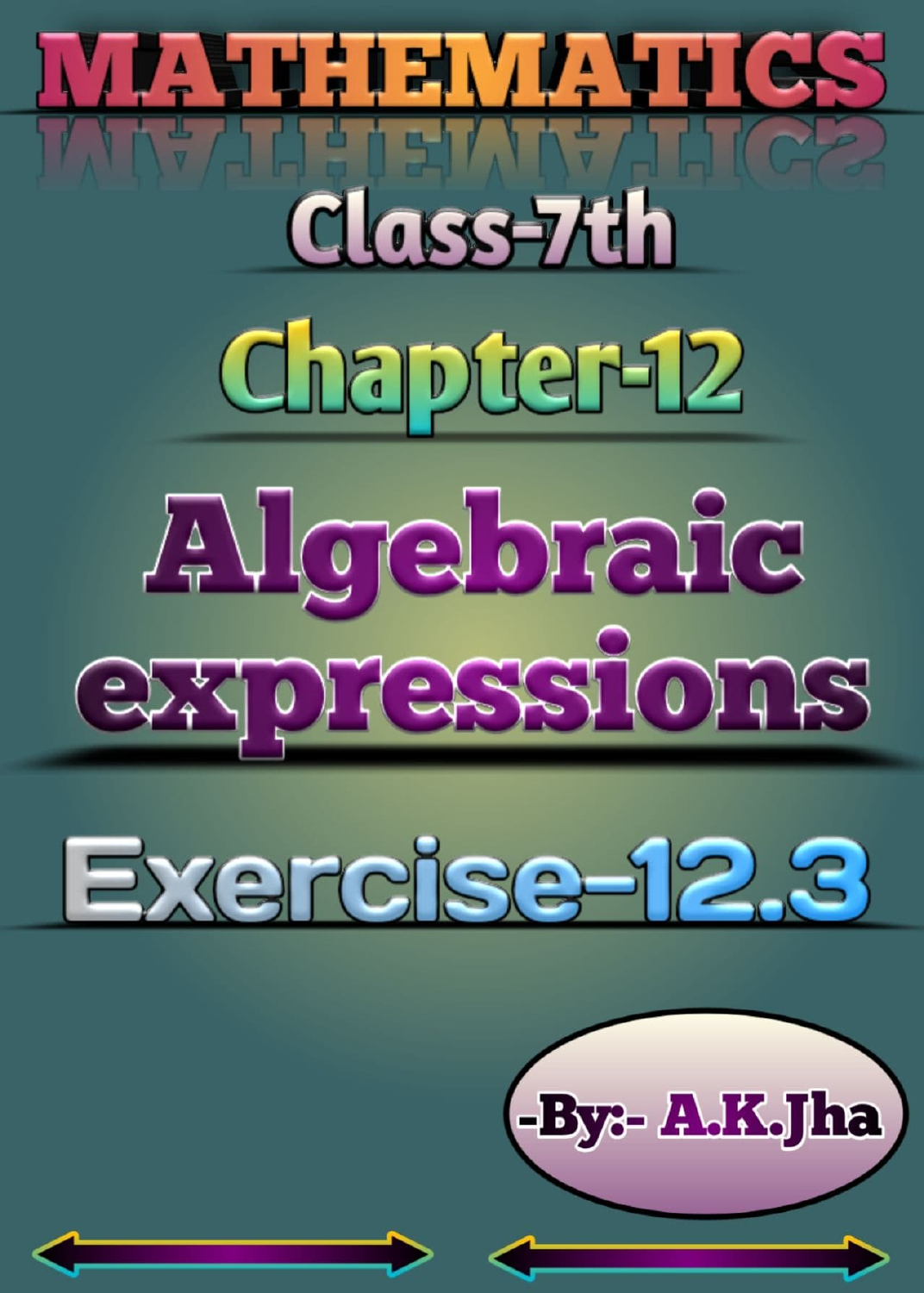

(ii) 300-5 => 3xm-5

$$
= 3x2-5
$$
  
= 6-5 = 1  
where  $\sqrt{3m-5} = 1$  When  $m=2$ 

$$
\begin{array}{cccc}\n\text{Vii} & 9 - 5\text{m} & \implies & 9 - 5\text{m}\n\end{array}
$$

$$
= 9 - 5x2
$$
  
= 9 - 10 = -1  
= 9 - 10 = -1  
When 200 = 2.

(iii) 
$$
3m^2 - 2m - 7
$$
  
\n(iv)  $4m + 4m \sqrt{a}lnn$  of  $3m$  is  $2m + 3m$   
\n $\Rightarrow 3 \times (2)^2 - 2 \times 2 - 7$   
\n $= 3 \times 4 - 4 - 7$   
\n $= 12 - 11$   
\n $= 1. +12$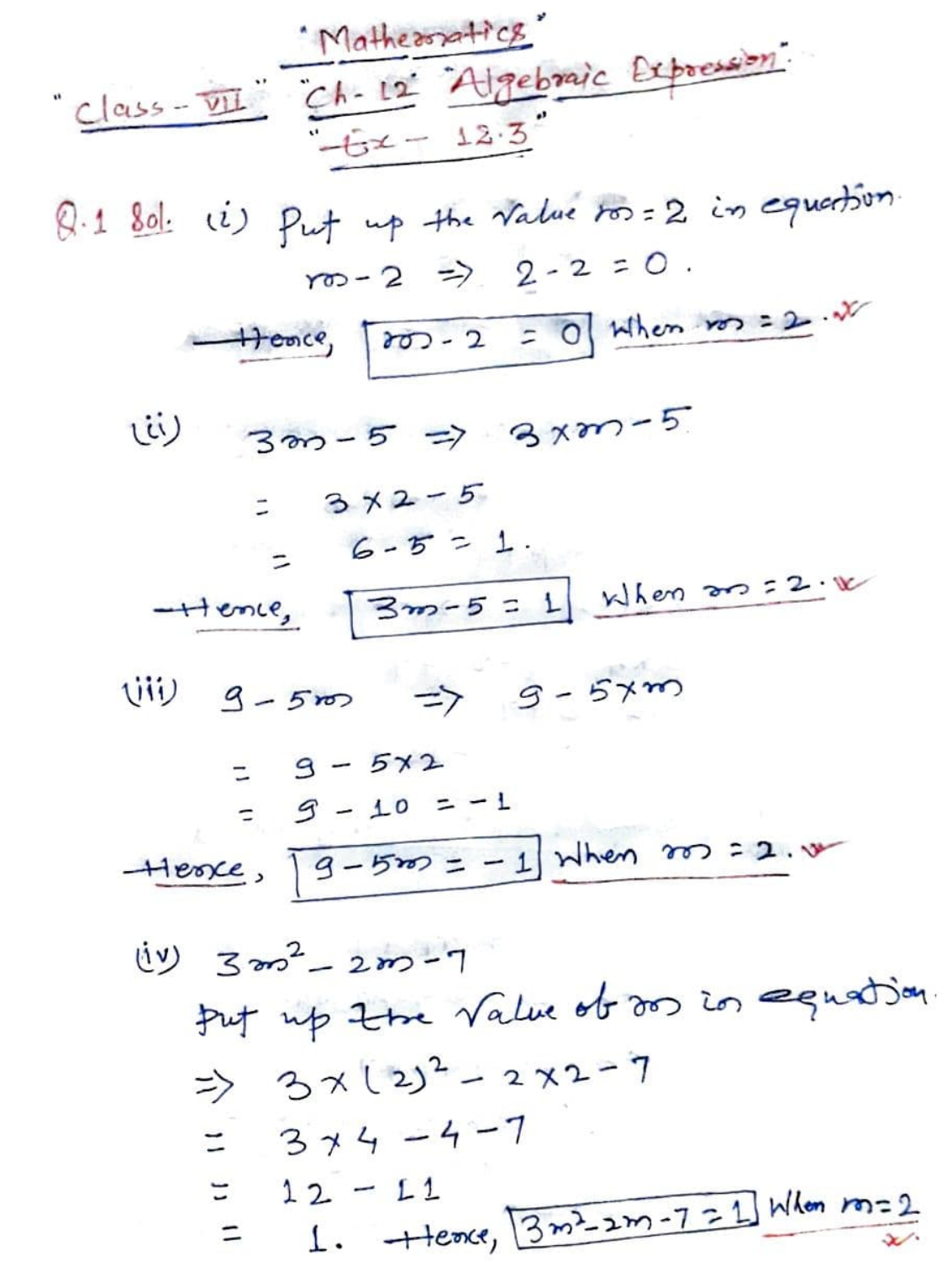$$
9.2 \text{ Sol: } (i) \text{ put } p = (-2) \text{ in } eq.
$$
\n
$$
4p + 1 = 4 \times p + 7
$$
\n
$$
= 4 \times (-2) + 7
$$
\n
$$
= -8 + 7 = -1
$$
\n
$$
\frac{+1 \text{ence}}{(-2) + 7} = -1 \text{ when } p = -2.
$$
\n
$$
= -3p^{2} + 4p + 7
$$
\n
$$
p = -2 \text{ in } eq. (1)
$$

$$
\Rightarrow -3p^{2} + 4p + 7
$$
\n
$$
= -3 \times (-2)^{2} + 4 \times (-2) + 7
$$
\n
$$
= -3 \times 4 + (-8) + 7
$$
\n
$$
= -12 - 8 + 7
$$
\n
$$
= -20 + 7 = -13.
$$

 $\frac{1}{\sqrt{1-\frac{3p^2+4p+7-13}{3p^2}}}$  when  $p=-2.4$ 

$$
(iii) -9p3 - 3p2 + 4p + 7
$$
  
\n
$$
pqr + p = -2 in equation
$$
  
\n
$$
p = -2p3 - 3p2 + 4p + 7
$$
  
\n
$$
= -2(2p)3 - 3(2p2 + 4(2p)2) + 7
$$
  
\n
$$
= -2(2p)(-8) - 3(2p2 + 4(2p)2) + 7
$$
  
\n
$$
= -2(2p)(-8) - 3(2p+1) - 8(2p+1) = 2(3-20) = 3.1x
$$